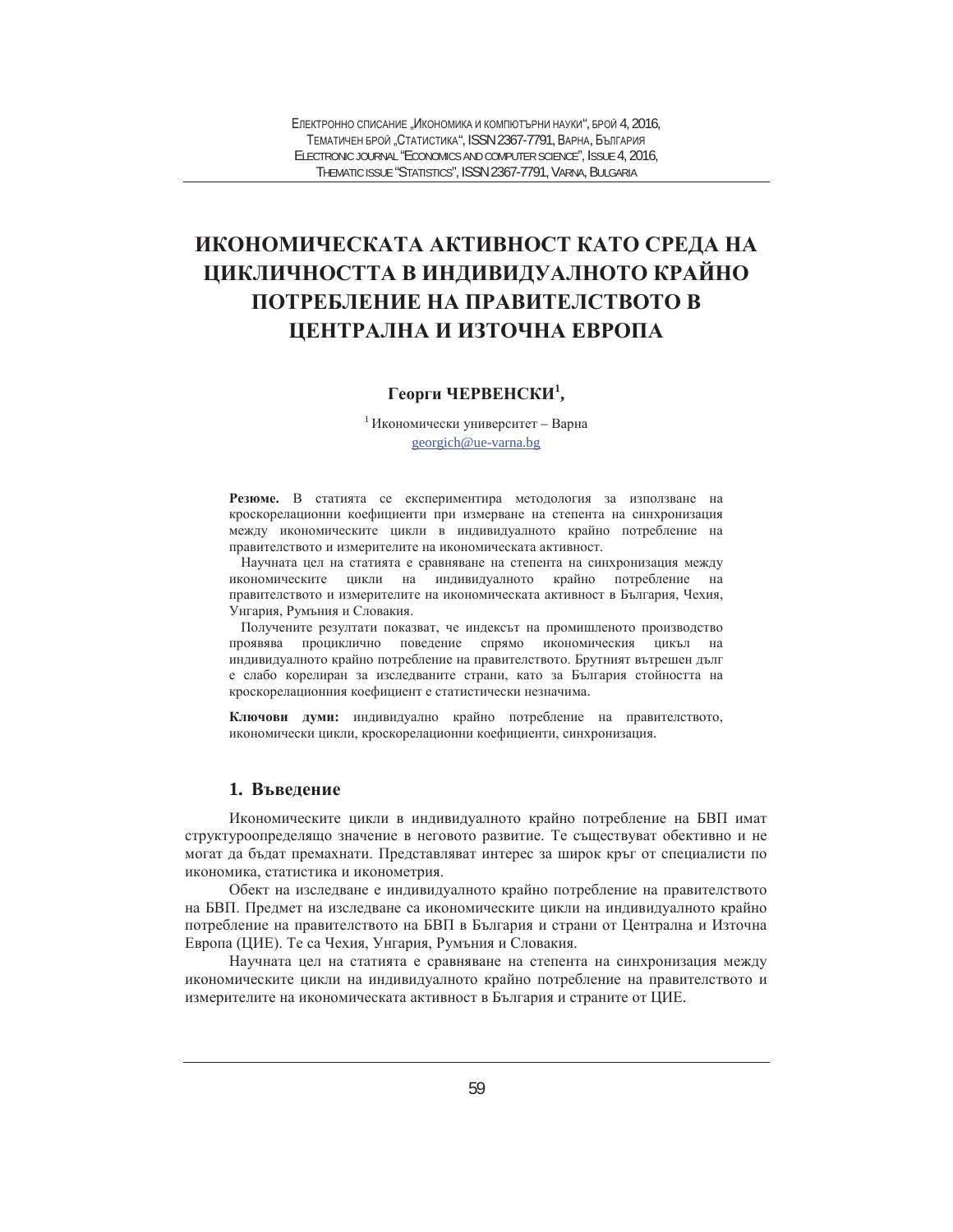## 2. Метоли

Индивидуалното крайно потребление на правителството е компонент на БВП, изчислен по метода на разходите за крайно потребление. В състава му се включват стойността на услугите, предоставени безплатно на домакинствата, в областта на социалната защита, здравеопазването, образованието и др. (http://nsi.bg/sites/default/files/files/metadata/GDP\_1.1.3\_Methodology.pdf n.d.)

Икономическите цикли представляват краткосрочни колебания в икономиката, състоящи се от фази на подем и спад, които се редуват без определена периодичност (Schumpeter 1954). Според един от подходите, свързан с тяхното изучаване, изменението им е свързано с изменение в редица измерители на икономическата активност. При избора на измерители на икономическата активност се използва класификацията им в националните сметки, които са свързани с деловата активност. (Analysis 2002). Те са следните: а) индекс на промишленото производство (ИПП). Той е основен краткосрочен икономически бизнес показател, който има за цел да измери измененията в промишленото производство; б) брутен външен дълг (БВД). Брутния външен дълг към даден момент представлява размерът на текущите и безусловни задължения, изискващи плащания на главница и лихва от дебитора в даден бъдещ момент, които се дължат на нерезиденти от резидентите на дадена икономика; в) износ на стоки и услуги (ИСУ) и г) индекс на оборота в услугите (ИОУ). Индексът на оборота в услугите отразява измененията в приходите от продажби на предприятията. Оборотът включва приходи от продажби на собствена продукция, приходи от услуги, приходи от продажба на стоки, както и приходите от продажби на суровини и материали през отчетния период..

Сравняването на степента на синхронизация между икономическите цикли на индивидуалното крайно потребление на правителството се извършва чрез изчисляването на кроскорелационни коефициенти и проверка на тяхната статистическа значимост. Кроскорелационните коефициенти измерват с колко периода във времето, изостава или избързва, дадена променлива спрямо друга променлива (Upton 2011).

(1) 
$$
r_{xy}(l) = \frac{c_{xy}(l)}{\sqrt{c_{xx}(l)} \sqrt{c_{yy}(l)}}, \text{κъдето: } l = 0, \pm 1, \pm 2, ...
$$

При изучаването на взаимните движения на икономическите цикли в индивидуалното крайно потребление на правителството, се приема, че един измерител е процикличен, когато стойността на кроскорелационния коефициент е положителна и той е статистически значим. За антициклични се приемат измерителите, които имат отрицателна стойност на кроскорелационните коефициенти и са статистически значими, а нециклични са всички останали. Даден измерител е съвпадащ, ако той достига връх или дъно по едно и също време с икономическия цикъл. Той е изоставащ, ако достига своя връх, няколко времеви периода след икономическия цикъл. Измерителят е изпреварващ, ако той достига върха си няколко времеви периода преди икономическия цикъл (Bergstrom 1994).

Изследването обхваща периода 2000-2015 г. Данните са тримесечни и са изчислени по съпоставими цени на 2010 г. Използвани са статистическите бази от данни на Евростат (eurostat n.d.).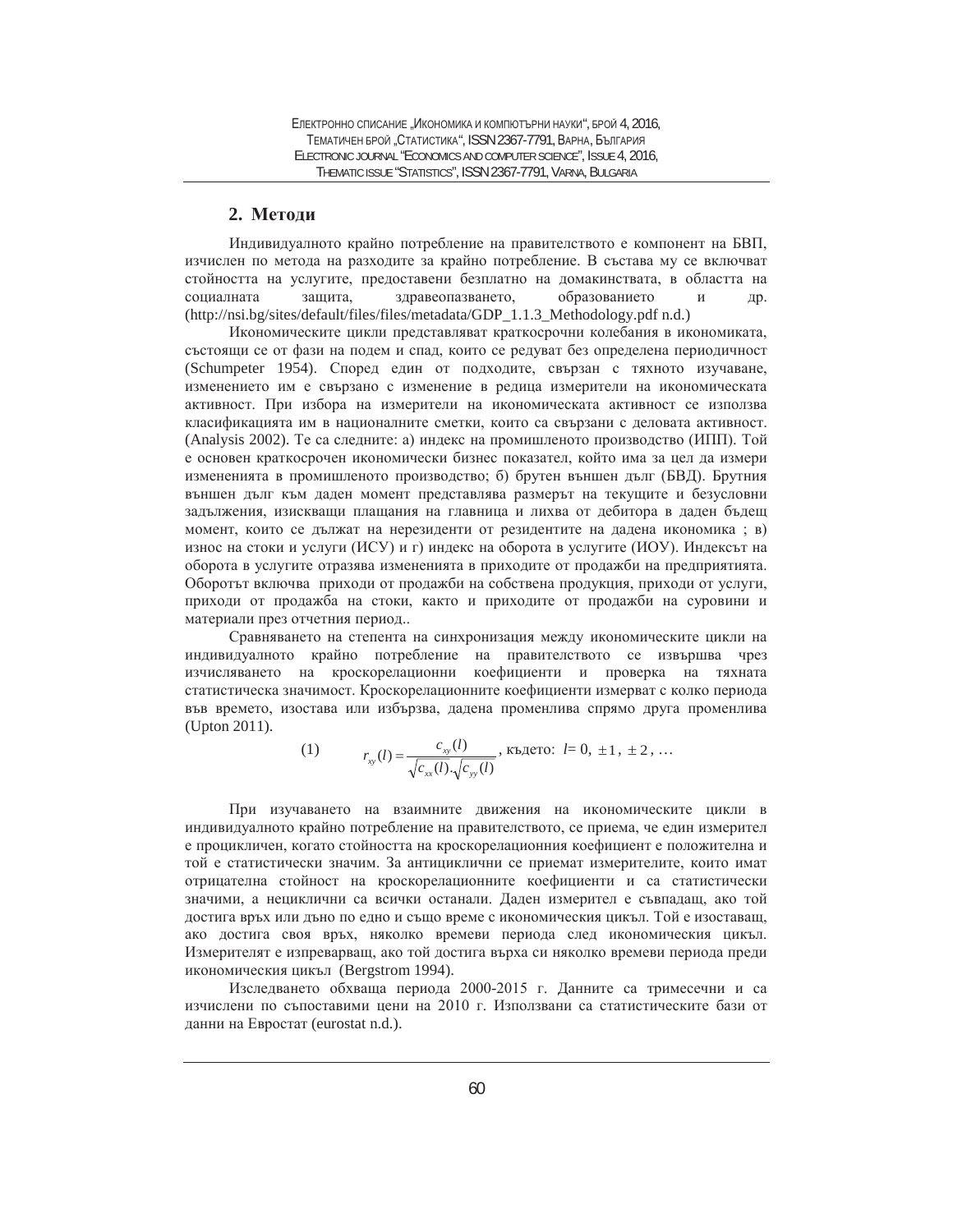## 3. Резултати

В икономическата система процесите не протичат изолирани едни от други. Икономическата активност е свързана с икономическите цикли на индивидуалното крайно потребление на правителството.

Индексът на промишленото производство по степен на синхронизация се движи в границите между 0.16 и 0.48. Той е от слабо до умерено синхронизиран с икономическия цикъл на индивидуалното крайно потребление на правителството (таблица 1).

Кроскорелационният коефициент е статистически незначим единствено за България, което показва, че измерителят проявява нециклично поведение спрямо икономическия цикъл. За Словакия и за Чехия се отчита слаба степен на синхронизация. Поведението на показателя индекс на промишленото производство се различава при двете страни. В сравнение с останалите страни за които измерителят е процикличен, за Чехия той се проявява като антицикличен. Стойността му е -0.21. Повишаването на промишленото производство е свързано със спад в икономическия цикъл на индивидуалното крайно потребление на правителството. ИПП изпреварва с едно тримесечие хода му, като позволява въпреки отчетената слаба степен на синхронизация да се използва за прогнозиране на хода на цикъла в Чехия.

Най-висока степен на синхронизация се отчита между индекса на промишленото производство и икономическия цикъл на индивидуалното крайно потребление на правителството за Унгария. Стойността му е 0.48.

Наблюдава се умерена корелация и измерителят проявява проциклично поведение. Според синхронизацията по време, ИПП изостава спрямо хода на цикъла с осем тримесечия.

За Румъния също се отчита умерена степен на синхронизация между индекса на промишленото производство и икономическия цикъл на индивидуалното крайно потребление на правителството. Стойността му е 0.30. Измерителят изпреварва с цели 3 тримесечия хода на цикъла и проявява проциклично поведение.

В сравнение с останалите страни, при Словакия се отчита слаба степен на синхронизация между измерителя и хода на цикъла, както и изоставане с цели 4 тримесечия. Индексът на промишленото производство не е надежден инструмент за прогнозиране на изменението на икономическия цикъл на индивидуалното крайно потребление на правителството.

Помените случващи се в секторите "Индустрия" и "Услуги", са определящи за развитието на икономиката на страните. В тях се произвежда най-голяма част от брутния вътрешен продукт.

Индексът на оборота в услугите е слабо синхронизиран с икономическия цикъл на индивидуалното крайно потребление на правителството в страните от Централна и Източна Европа. Стойностите варират в границите между -0.21 и 0.36. В Унгария и в Словакия степента на синхронизация е умерена. Поведението на измерителя спрямо хода на икономическия цикъл също варира в различните страни. За България, Чехия и Словакия, той се проявява като антицикличен.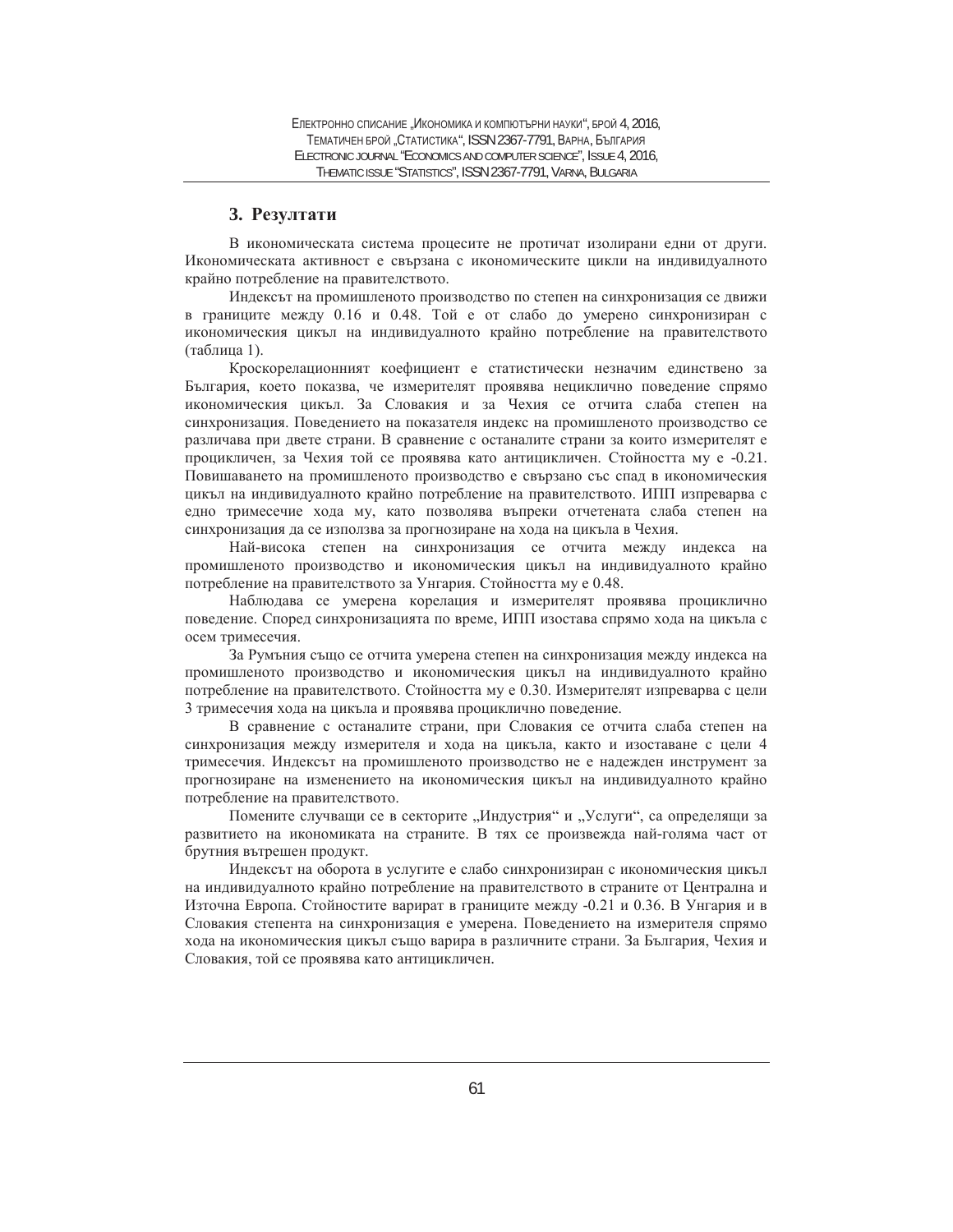## **Таблица 1.**

#### Кроскорелационни коефициенти между измерителите на икономическата активност и икономическите цикли на индивидуалното крайно потребление на правителството в България и страните от ЕС

| Икономически цикли в<br>индивидуалното крайно потребление на<br>правителството |                                | Измерители на икономическата активност    |                                    |                           |                               |
|--------------------------------------------------------------------------------|--------------------------------|-------------------------------------------|------------------------------------|---------------------------|-------------------------------|
|                                                                                |                                | индекс на<br>промишленото<br>производство | индекс на<br>оборота в<br>услугите | бруте<br>н външен<br>ДЪЛГ | износ<br>на стоки<br>и услуги |
| България                                                                       | Кроскорелационен<br>коефициент | 0.16                                      | $-0.22$                            | $-0.19$                   | 0.38                          |
|                                                                                | Отместване<br>(в трим.)        | $-3$                                      | 8                                  | 1                         | $-1$                          |
|                                                                                | Значимост                      | He                                        | Да                                 | He                        | Да                            |
| Чехия                                                                          | Кроскорелационен<br>коефициент | $-0.21$                                   | $-0.21$                            | 0.29                      | 0.31                          |
|                                                                                | Отместване<br>(в трим.)        | $-1$                                      | 1                                  | $\Omega$                  | $\overline{Q}$                |
|                                                                                | Значимост                      | Да                                        | Да                                 | Да                        | Да                            |
|                                                                                | Кроскорелационен<br>коефициент | 0.48                                      | 0.36                               | 0.25                      | 0.51                          |
| Унгария                                                                        | Отместване<br>(в трим.)        | 8                                         | 10                                 | $-4$                      | 8                             |
|                                                                                | Значимост                      | Да                                        | Да                                 | Да                        | Дa                            |
|                                                                                | Кроскорелационен<br>коефициент | 0.3                                       | 0.21                               | 0.29                      | $-0.24$                       |
| <b>Румъния</b>                                                                 | Отместване<br>(в трим.)        | $-3$                                      | $\Omega$                           | $-10$                     | $\mathbf{1}$                  |
|                                                                                | Значимост                      | Да                                        | Да                                 | Да                        | Да                            |
|                                                                                | Кроскорелационен<br>коефициент | 0.25                                      | $-0.31$                            | $-0.21$                   | 0.35                          |
| Словакия                                                                       | Отместване (в<br>трим.)        | $\overline{4}$                            | $-12$                              | 3                         | $-1$                          |
|                                                                                | Значимост                      | Да                                        | Да                                 | Да                        | Да                            |

Източник: собствени изчисления

\* - минус се тылкува като изоставане на икономическия цикъл спрямо макроизмерителя;

\*\* - проверка за статистическа значимост на кроскорелационните коефициенти е извършена при  $\alpha = 0.05$ .

Повишаването на приходите от продажби на предприятията в сектор "Услуги" е свързано със спад в икономическия цикъл на индивидуалното крайно потребление на правителството. В Румъния и в Унгария повишаването на приходите от продажби на предприятията в сектор "Услуги" се свързва с подем в икономическия цикъл.

Индексът на оборота в услугите не изпреварва хода на икономическия цикъл на индивидуалното крайно потребление на правителството. В Словакия показателят се движи с 12 тримесечия пред хода на икономическия цикъл. В Румъния двете движения съвпадат, а за останалите страни изоставането варира между 1 и 10 тримесечия.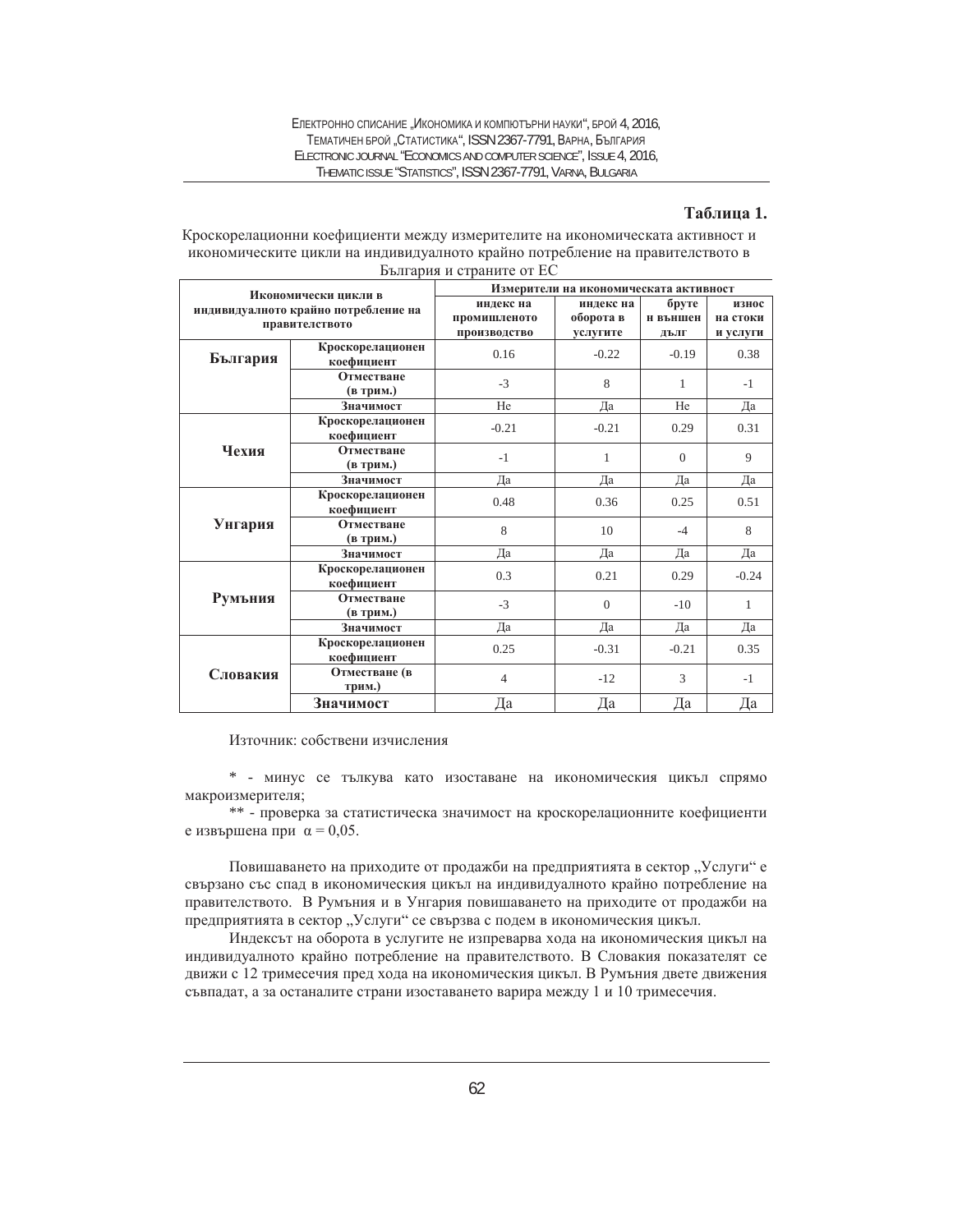ЕЛЕКТРОННО СПИСАНИЕ "ИКОНОМИКА И КОМПЮТЪРНИ НАУКИ", БРОЙ 4, 2016, ТЕМАТИЧЕН БРОЙ "СТАТИСТИКА", ISSN 2367-7791, ВАРНА, БЪЛГАРИЯ ELECTRONIC JOURNAL "ECONOMICS AND COMPUTER SCIENCE", ISSUE 4, 2016, THEMATIC ISSUE "STATISTICS", ISSN 2367-7791, VARNA, BULGARIA

Брутният външен дълг измерва равнището на задлъжнялост на държавите към страни нерезиденти. Сравняването на синхронизацията показва, че тя е слаба за всички разглеждани страни. Стойностите на кроскорелационните коефициенти варират между -0.19 и 0.29. Статистически незначим е единствено за България, като се прави извод, че измерителя брутния външен дълг проявява нециклично поведение спрямо хода на икономическия цикъл.





В останалите страни измерителят се проявява като процикличен. Изключение се отчита единствено за Словакия. Въпреки слабата корелираност между измерителя и икономическия цикъл на индивидуалното крайно потребление, той може да се използва за прогнозиране на хода на цикъла. За Унгария и Румъния показателя води съответно с 4 и 10 тримесечия. За Чехия движенията на икономическия цикъл и измерителя съвпадат, а единствено за Словакия се наблюдава изоставане с 3 тримесечия.

Сравнението на степента на синхронизация разкрива, че брутният външен дълг се проявява като изпреварващ показател за хода на икономическия цикъл на индивидуалното крайно потребление на правителството. Отчетената слаба степен на синхронизация дава основание да се направи заключение, че цикличността в държавните разходи за стоки и услуги е слабо зависима от показателя. Слабата синхронност се свързва с малката тежест, която брутния външен дълг оказва върху правителствените разходи, което е добър сигнал за икономиките на наблюдаваните държави.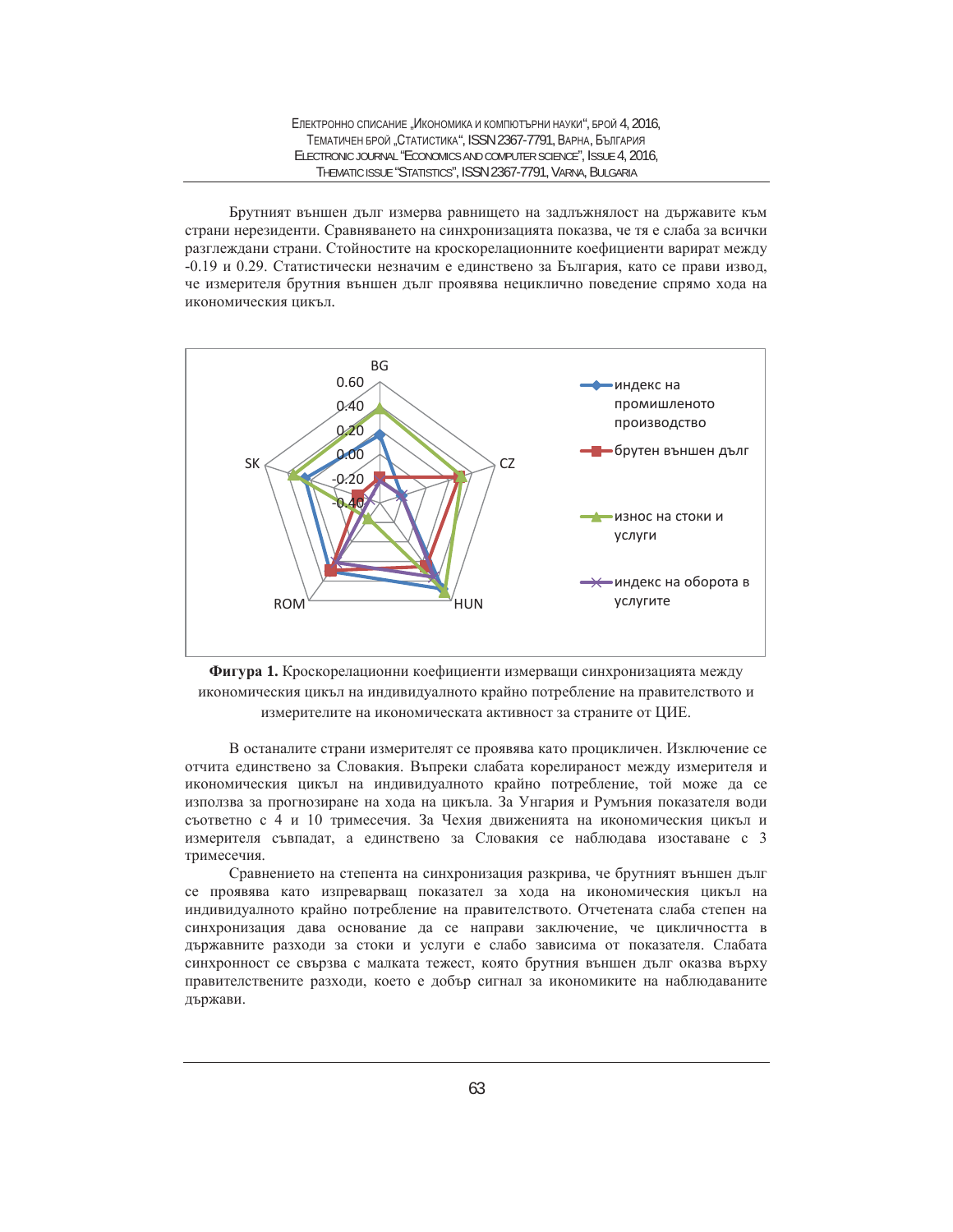Друг важен измерител на икономическата активност това е износът на стоки и услуги. Между него и икономическия цикъл на индивидуалното крайно потребление на правителството се отчита умерена синхронизация. Стойността на кроскорелационите коефициенти за страните от ЦИЕ варират в границите между 0.35 и 0.51. Изключение прави Румъния, където степента на синхронизация е слаба. Стойността на кроскорелационния коефициент е -0.24. По-ниската корелираност се допълва и от антициклично поведение на измерителя износ на стоки и услуги спрямо хода на цикъла. При останалите страни измерителя се проявява като процикличен, а единствено за България и Словакия, показателят изпреварва хода на цикъла с едно тримесечие. При Чехия и Унгария той изостава със съответно 8 и 9 тримесечия. Найсилна е степента на синхронизация при Унгария, стойността на кроскорелационния коефициент достига 0.51. Най-висока корелираност между измерителите на икономическата активност и икономическия цикъл на индивидуалното крайно потребление на правителството се отчита при Унгария..

### **4.** Заключение

Сравняването на степента на синхронизация на икономическата активност с икономическите цикли на индивидуалното крайно потребление на правителството позволява да се направят следните обобщения и изводи:

Първо, икономическата активност е пряко свързана с икономическия растеж. Синхронизацията на икономическите цикли на индивидуалното крайно потребление с измерителите на икономическата активност се изследва с кроскорелационни коефициенти. Получените резултати показват наличие на значими зависимости.

Второ, кроскорелационните коефициенти за зависимости между индекса на промишленото производство и икономическия цикъл на индивидуалното крайно потребление на правителството варират в границите от 0.16 за България до 0.48 за Унгария. За всички сравнявани страни кроскорелационните коефициенти са статистически значими. Показателят "индекс на промишленото производство" се изменя проциклично спрямо хода на икономическите цикли на индивидуалното крайно потребление на правителството в България и страните от Централна и Източна Европа.

**Трето**, степента на синхронност на брутния външен дълг с индивидуалното крайно потребление на правителството, измерено чрез кроскорелационните коефициенти, показва слаба степен на корелация за Чехия, Унгария, Румъния и Словакия. За България той е статистически незначим. Показателят "брутен вътрешен продукт" проявява нециклично поведение спрямо икономическия цикъл на индивидуалното крайно потребление на правителството в България.

Четвърто, степента на синхронизация между икономическите цикли на индивидуалното крайно потребление на правителството и износа на стоки и услуги показва голяма вариация. От 0.24 за Румъния до 0.53 за Унгария. Това дава основание да се счита, че износът на стоки и услуги има антициклично поведение спрямо хода на икономическия пикъл.

Пето, индексът на оборота в услугите проявява антициклично поведение спрямо хода на икономическия цикъл за България, Чехия и Словакия. За Унгария и Румъния се проявява като процикличен. Стойностите на кроскорелационните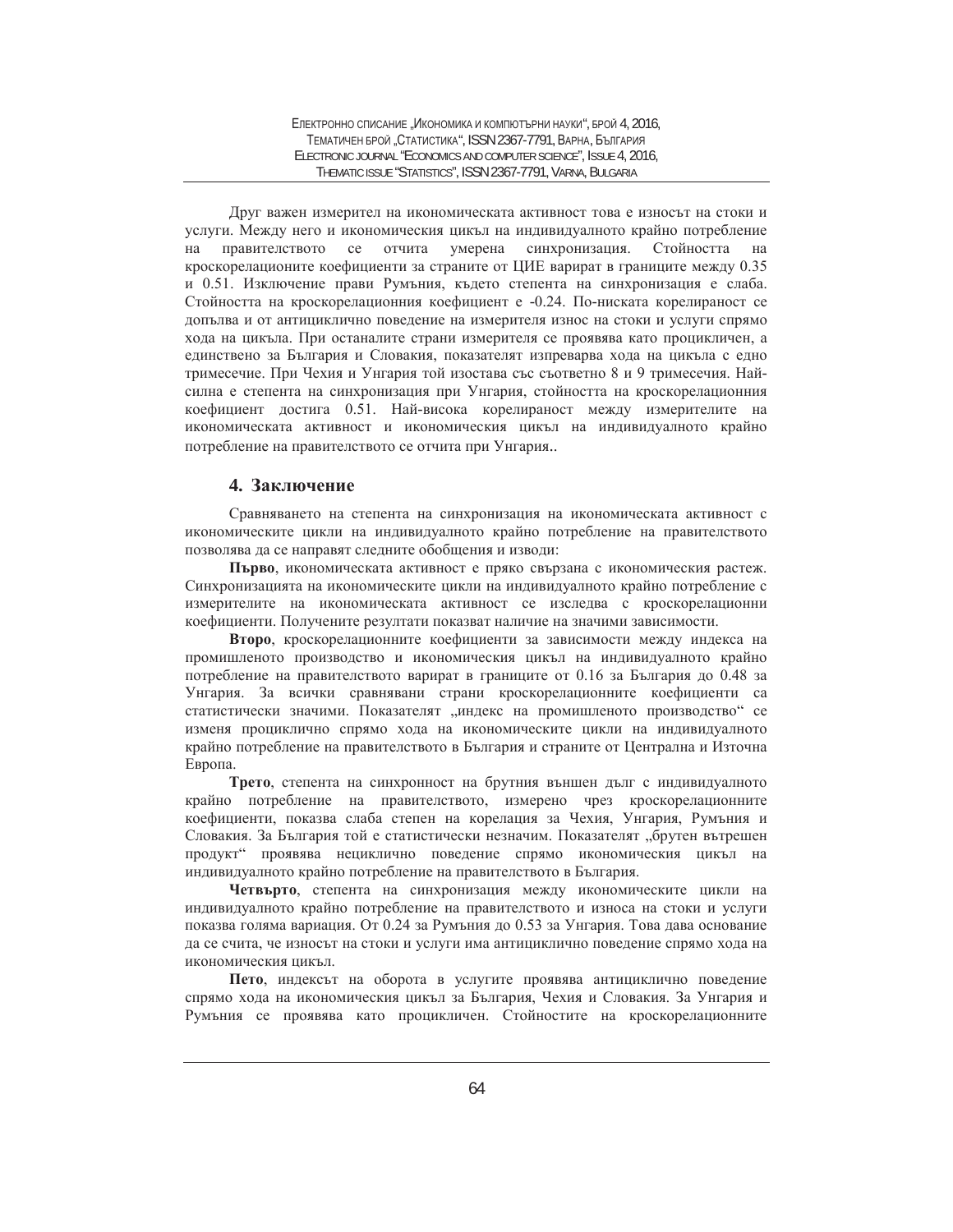коефициенти варират между 0.21 и 0.36, което разкрива една слаба до умерена степен на синхронизация с икономическия цикъл на индивидуалното крайно потребление на правителството в България и в страните от ЕС.

#### **Използвана литература**

http://nsi.bg/sites/default/files/files/metadata/GDP\_1.1.3\_Methodology.pdf

- Schumpeter, J. A. ,1954, History of Economic Analysis. London: George Allen & Unwin., pp. 738 – 752.
- Use of Macro Accounts in Policy Analysis , 2002, Department of Economic and Social Affairs, Statistics Devision, United Nations, New York, p. 226 - 229
- Upton, Gr. and I. Cook , 2011, Oxford Dictionary of Statistics, *Oxford University Press*, p. 99.
- Bergstrom, V. and A. Vredin, 1994, Measuring and Interpreting Business Cycles. *Clarendon Press*, Oxford, p. 56.

http://ec.europa.eu/eurostat/data/database

Schumpeter, J. A., 1954, History of Economic Analysis, pp. 738 - 752. Available at: http://www.amazon.com/dp/0415108888

Upton, G. & Cook, I., 2008, A Dictionary of Statistics, *Oxford University Press*, p. 99.